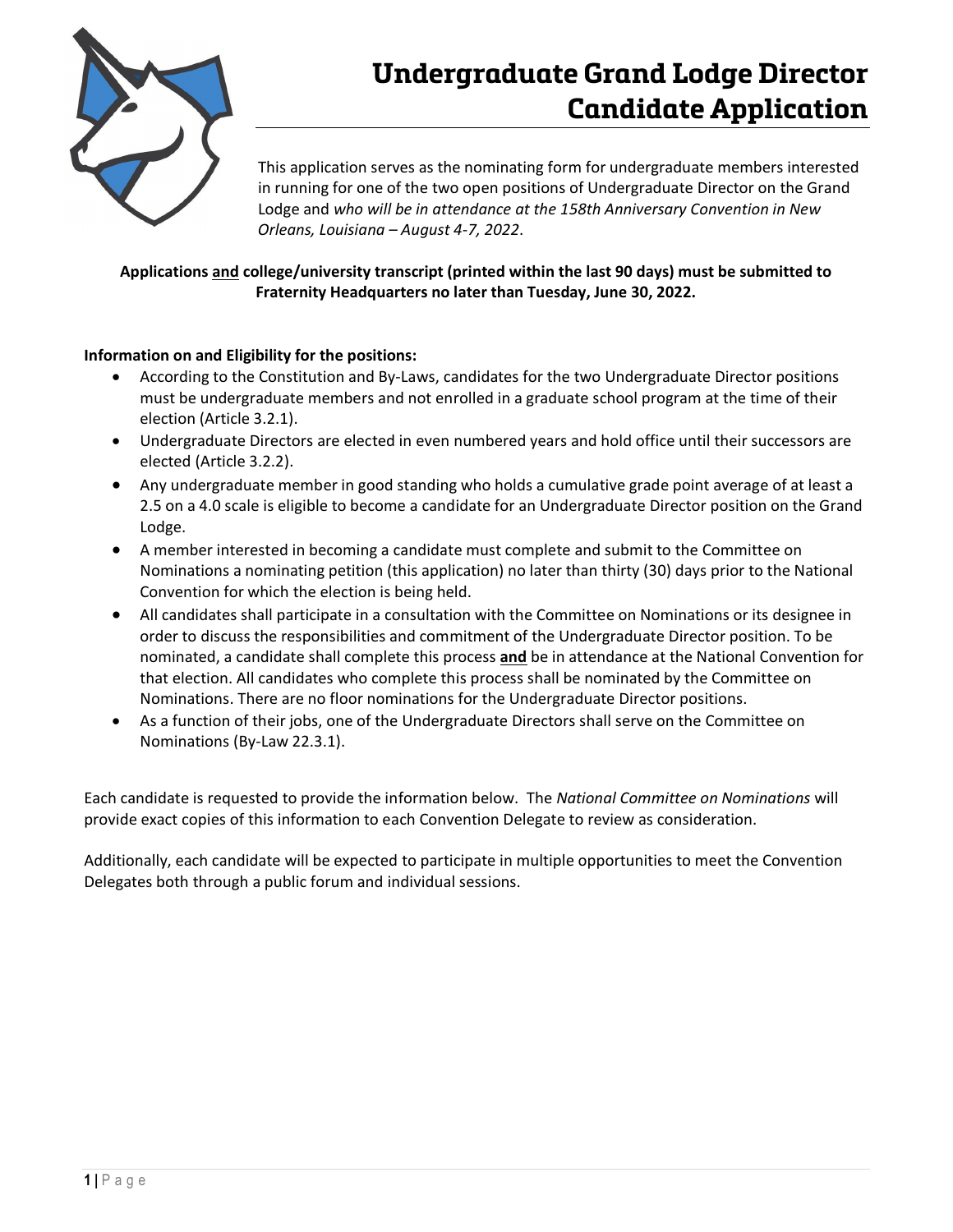## **Grand Lodge Undergraduate Director Candidate Application**

| Will you be in attendance at the 158th Anniversary Convention? (circle one) YES NO                                                          |  |  |
|---------------------------------------------------------------------------------------------------------------------------------------------|--|--|
| AGE (on 08/06/22): __________ Class Year: ____________ Anticipated Date of Graduation: ____________                                         |  |  |
| Time as a member of Theta Xi: _____ (yrs) _____ (mths) Date Initiated: __________                                                           |  |  |
| Standing with chapter: Good standing _______(yes/no)<br>(i.e. financially current, meets minimum GPA requirements, is not suspended, etc.)  |  |  |
| Live in chapter house ___________________(yes / no / no house)                                                                              |  |  |
| Standing with National Fraternity: Good standing?: ______ (yes / no)<br>(i.e. financially current, is not suspended, etc.)                  |  |  |
|                                                                                                                                             |  |  |
| Cumulative Grade Point Average: ________________Grade Point Scale (4pt, 5pt): _________                                                     |  |  |
| Elected Chapter offices held now or in the past:                                                                                            |  |  |
| <u> 1989 - Johann Stoff, amerikansk politiker (d. 1989)</u>                                                                                 |  |  |
| Committee/Appointed offices held now or in the past:                                                                                        |  |  |
| Campus IFC/IGC or other campus Greek positions held now or in the past:                                                                     |  |  |
| Other Theta Xi Fraternity Experience (Presidents Academy, Rising Stars Academy, District Leadership Academy,<br>National Committees, etc.): |  |  |

\_\_\_\_\_\_\_\_\_\_\_\_\_\_\_\_\_\_\_\_\_\_\_\_\_\_\_\_\_\_\_\_\_\_\_\_\_\_\_\_\_\_\_\_\_\_\_\_\_\_\_\_\_\_\_\_\_\_\_\_\_\_\_\_\_\_\_\_\_\_\_\_\_\_\_